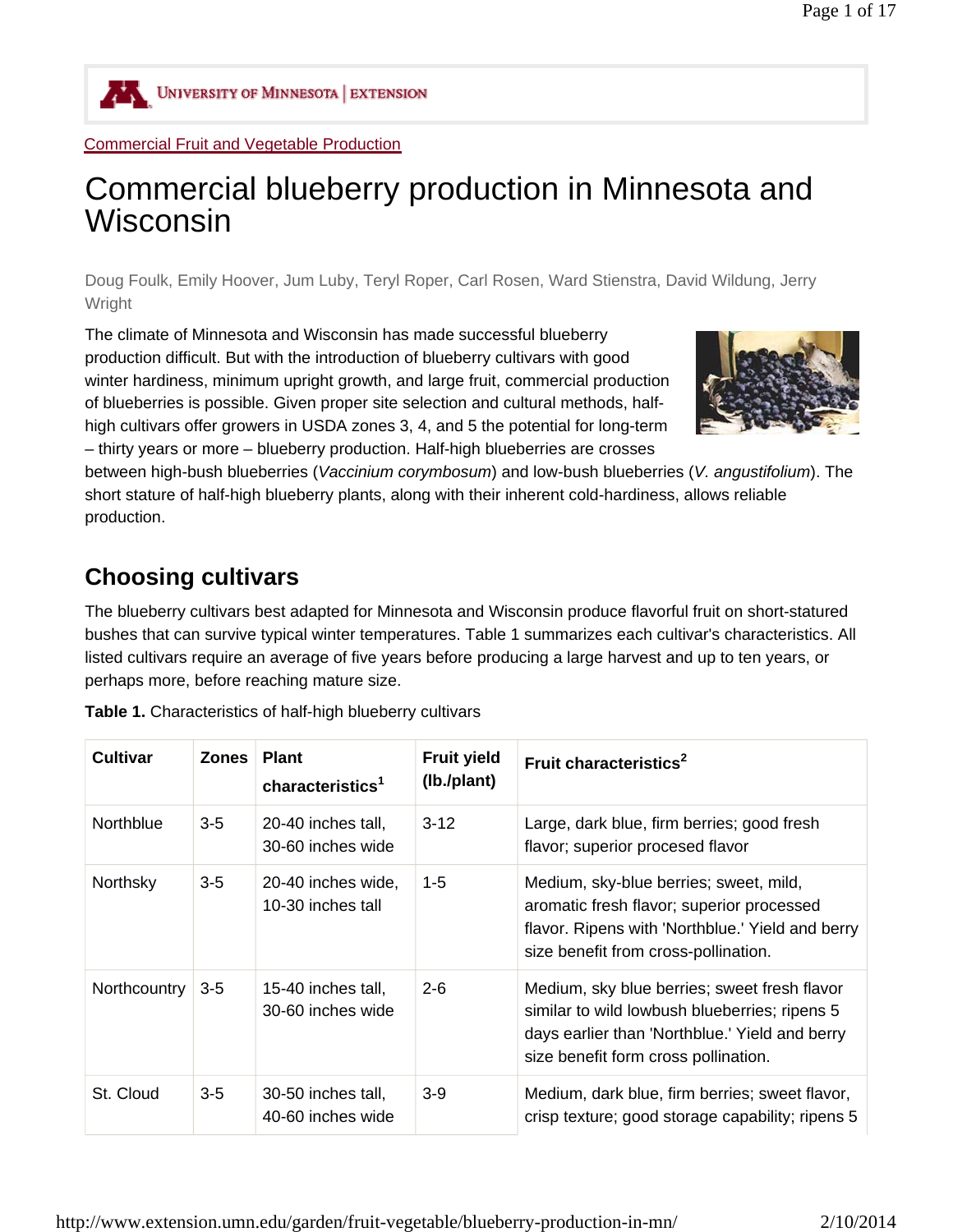| <b>Cultivar</b> | <b>Zones</b> | <b>Plant</b><br>characteristics <sup>1</sup> | <b>Fruit yield</b><br>(lb./plant) | Fruit characteristics <sup>2</sup>                                                                                                                                                                                |
|-----------------|--------------|----------------------------------------------|-----------------------------------|-------------------------------------------------------------------------------------------------------------------------------------------------------------------------------------------------------------------|
|                 |              |                                              |                                   | days earlier than 'Northblue.' Requires second<br>cultivar for pollination.                                                                                                                                       |
| Polaris         | $3-5$        | 20-50 inches tall,<br>30-60 inches wide      | $3 - 10$                          | Medium-large berries; very firm and very very<br>crisp texture; intense aromatic flavor;<br>excellent storage capability; ripens 7 days<br>earlier than 'Northblue.' Requires second<br>cultivar for pollination. |
| Chippewa        | $3-5$        | 20-50 inches tall,<br>30-60 inches wide      | $3 - 12$                          | Medium-large berries; sky-blue color; sweet<br>flavor; firm fruit; ripens with 'Northblue.' Yield<br>and berry size benefit from cross pollination.                                                               |
| Northland       | $3-5$        | 30-50 inches tall,<br>40-60 inches wide      | $3 - 12$                          | Medium-large berries; mild flavor. Ripens 3<br>days after 'Northblue.'                                                                                                                                            |
| <b>Bluetta</b>  | 5            | 40-60 inches tall,<br>40-60 inches wide      | $3 - 12$                          | Medium-large berries; sweet, aromatic flavor.<br>Ripens 7 days earlier than 'Northblue.'                                                                                                                          |
| Patriot         | 5            | 40-60 inches tall,<br>40-60 inches wide      | $3 - 12$                          | Very large berries; tart, aromatic flavor.<br>Ripens 5 days earlier than 'Northblue.'                                                                                                                             |

<sup>1</sup>For plant height, width, and yield, the lower end of the range will be more likely in harsher climates, such as that of northern Minnesota. Blueberries are slow growing relative to other fruit plants and will not reach mature size for eight to ten years, even under optimal growing conditions.

 ${}^{2}$ Ripening sequence is that observed at Becker, MN.

### **Plants**

Most plants available from nursery sources are propagated by tissue culture rather than from cuttings. Young tissue-cultured plants are more vigorous than cutting-propagated stock and produce correspondingly higher numbers of flower buds, because of increased development of basal and lateral branches.

Several plant sizes are available, both bare root and in containers. Table 2 outlines the various types and recommended uses.

| <b>Type</b>    | <b>Description</b>            | <b>Application</b>         |
|----------------|-------------------------------|----------------------------|
| liners         | $3 - 6"$                      | nursebed                   |
| one year old   | 7-12", cup-sized rootball     | nursebed or field planting |
| two year old   | 12-18", quart-sized rootball  | field planting             |
| three year old | 18-30", gallon-sized rootball | field planting             |

**Table 2.** Types of blueberry plants available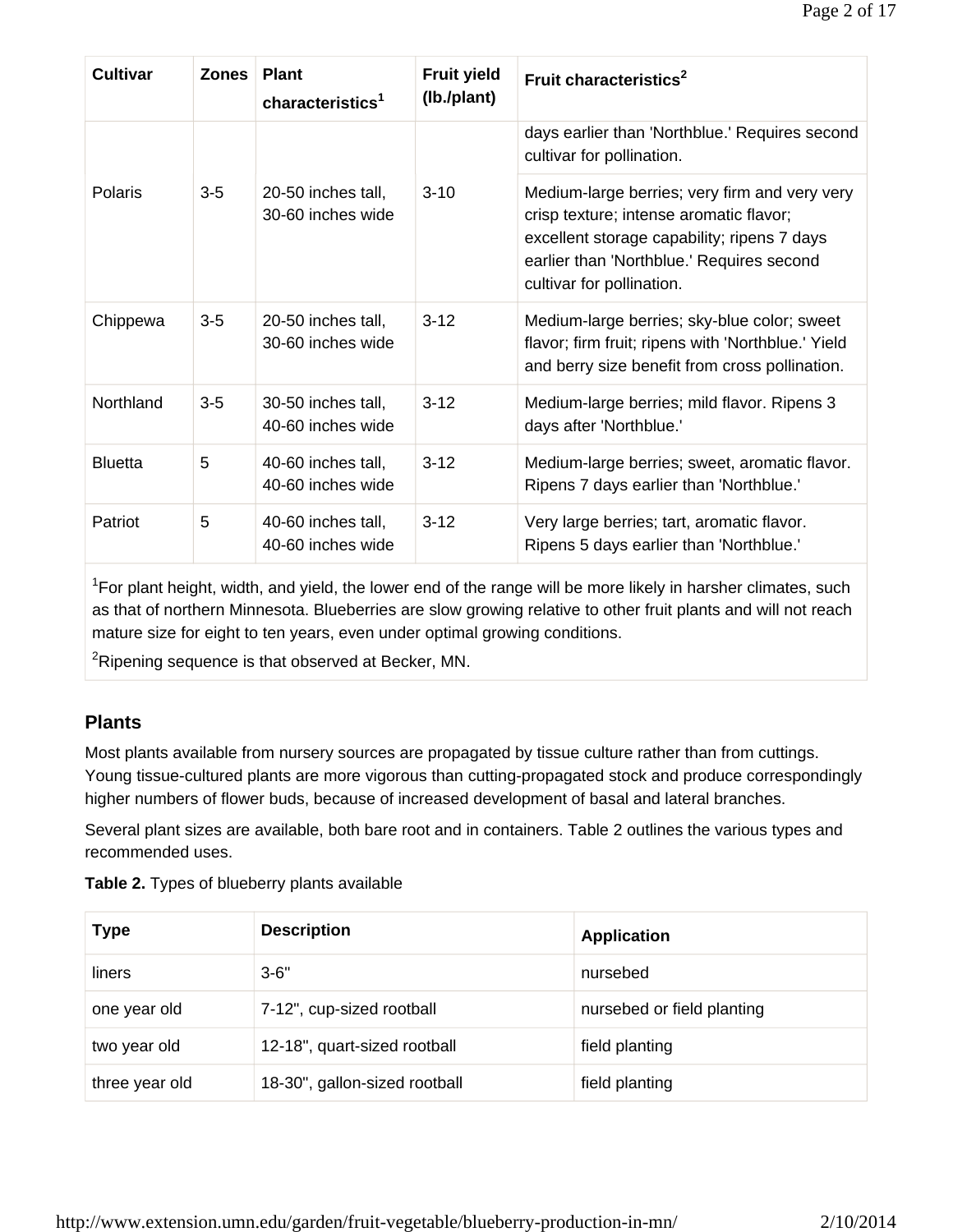Larger plants are ready for direct field planting in a prepared site. Small plants should be grown in containers or placed in nursebeds for at least one growing season before being transplanted to the field.

### **Nursebed**

The nursebed is an intensively managed space designed to promote additional root and shoot development before field planting. Such a practice allows for the purchase of smaller, less expensive plants and thus reduces start-up costs. The nursebed is constructed by forming a raised bed of acid peat moss 8 to 10 inches deep. A support frame around the perimeter of the bed will hold the moss in place.

Transfer young plants to the bed and space eight to 12 inches apart. Remove containerized plants from their pots. Growing plants will require shading and protection from wind until they become acclimated to full sun and winds. Moisture levels must be monitored closely, and supplemental irrigation applied as needed. The use of drip tubing or soaker hose is preferable to overhead sprinklers.

The peat moss growing medium will not supply nutrients to the plants as soil might, so fertilize every two weeks during active growth with a water soluble acid-reacting fertilizer such as Peter's Acid Special (21-7-7) or Miracid (30-10-10). Micronutrient needs can be satisfied by adding a trace element mixture such as S.T.E.M. (soluble trace element mixture) at half strength to the fertilizer solution once a month. Follow label rates. Discontinue fertilizer applications in late summer when growth slows. Closely monitor soluble salts levels in the bed to prevent root damage.

Bedded blueberry plants need to be protected during winter. Snow is an excellent insulator and can be used to protect plants in the nursebed against injury caused by severe winter temperatures and drying winds. However, since timing and amount of snowfall is unpredictable, a mulch or artificial covering can be applied when plants go dormant.

Before covering plants, strip off any remaining leaves and apply a protective fungicide such as Captan. This will help prevent potential fungal infection. Uncontrolled rodents can also pose a problem. Commercially prepared poison baits containing zinc phosphide are convenient and easy to use. Controlling weeds within the nursebed and mowing the area around it will reduce rodent habitat.

The winter protection cover, consisting of two layers of plastic with a mulch layer between, may now be installed. First dig a shallow trench around the edge of the nursebed. Cover the plants with plastic. Place one foot of straw or hay on top and cover with a second sheet of plastic. Secure the border by laying edges of plastic in the trench and covering with soil. The plastic-straw-plastic sandwich will insulate the blueberry plants from extreme low temperature, prevent desiccation (drying out), and allow for easy removal the following spring.

# **Selecting and preparing a site**

Blueberries require moist but well-drained acidic soil. Choose a frost-free, level or gently sloping site in full sun with good air circulation. Blueberries must have a consistent moisture supply, yet only a few hours of standing water can kill the plants, so surface and internal soil drainage are essential.

### **Soils**

Open, porous soils such as sandy loams, loamy sands, and coarse sands with a high organic matter content will best provide the aeration needed. To improve the likelihood of successful establishment on most soils, add one and one-half to two cubic feet of peat per plant to the soil. Be sure to mix peat thoroughly with the soil. Clay soils that are acidic and high in organic matter may also be used for blueberry plantings. However, aeration and drainage are often poor and plants on these soils may develop root problems.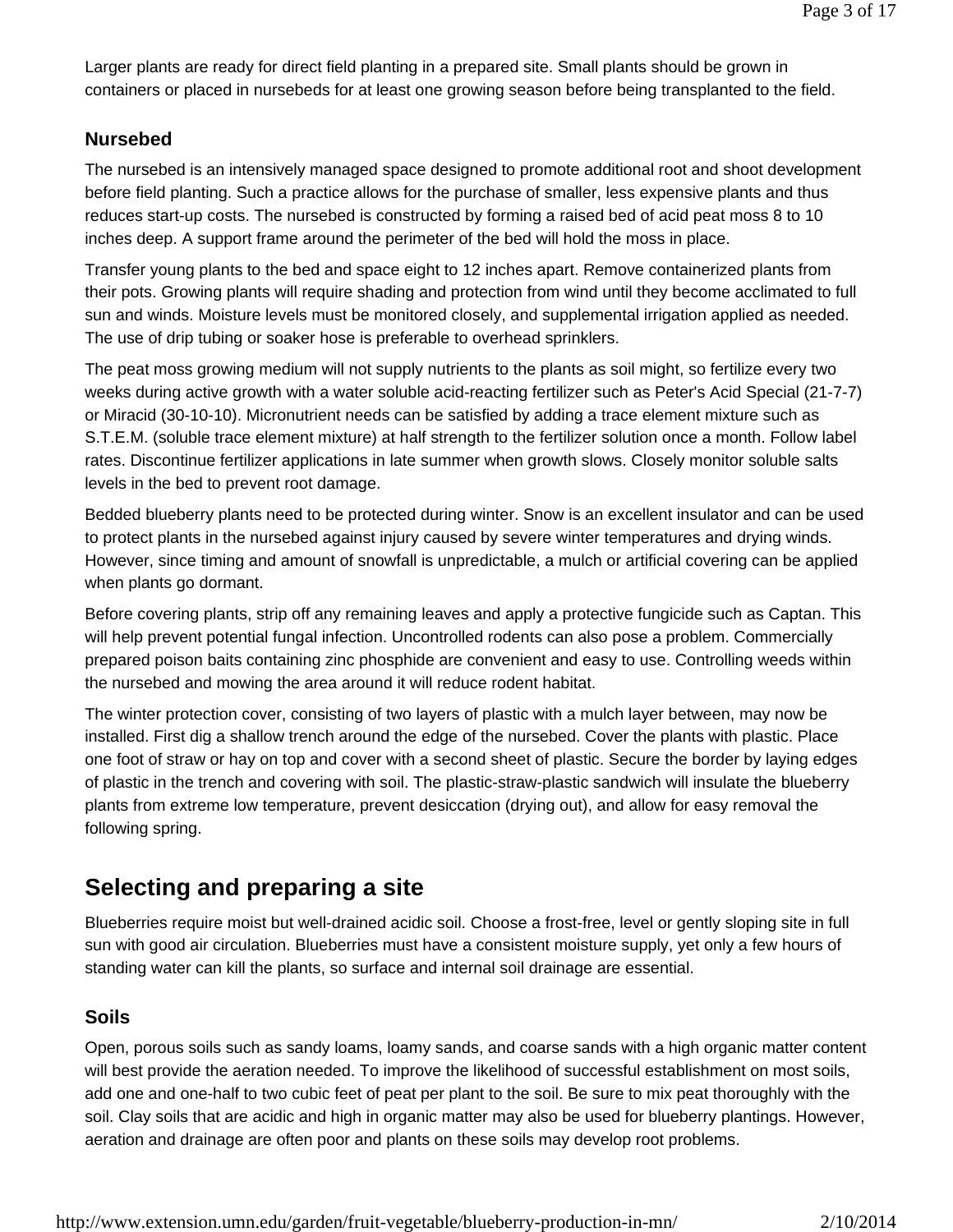Peat and muck soils should be avoided. These soils are wet and cold in the spring, and often are located in low-lying areas, subjecting the plants to spring frost damage and standing water. In late summer, the soil releases a large amount of nitrogen, which delays the plants' hardening before winter and increases chance of winter injury.

### PH

Always use soil testing to assess and adjust soil pH. A soil pH of 4.5 to 5.5 is optimum for blueberry production. A pH higher than 5.8 may cause iron chlorosis, characterized by interveinal yellowing of the leaves. If the pH is too high, add acid peat or sulfur to the soil according to soil test results. Fine-textured soils with pH values above 7.0 should not be used unless the top 18" of soil are amended with an equal volume of acid peat moss and further acidified if necessary. The peat moss will break down over time; organic mulch materials should replenish the level of organic matter in the soil as they decompose.

Elemental sulfur can be used to lower pH. Because it reacts slowly with the soil, elemental sulfur should be applied and incorporated to plow depth the year before planting. The soil type, present pH, and the desired pH are used to determine the amount of elemental sulfur needed. Table 3 provides guidelines for elemental sulfur use. Test soil pH again three to four months after initial application. If soil pH is not in the desired range, reapply according to Table 3.

| initial pH | sand or loamy sand       |          | sandy loam or loam       |          |  |
|------------|--------------------------|----------|--------------------------|----------|--|
|            | lb./1000 ft <sup>2</sup> | lb./acre | lb./1000 ft <sup>2</sup> | lb./acre |  |
| 7.0        | 19                       | 800      | 58                       | 2500     |  |
| 6.5        | 15                       | 650      | 46                       | 2000     |  |
| 6.0        | 12                       | 525      | 35                       | 1500     |  |
| 5.5        | 8                        | 350      | 24                       | 1000     |  |
| 5.0        | 4                        | 170      | 12                       | 500      |  |

**Table 3.** Elemental sulfur application rates to change soil pH to 4.5

Iron sulfate also can be used to lower soil pH. This material reacts faster than elemental sulfur but is more expensive. Multiply the rate of elemental sulfur needed by seven to determine the amount of iron sulfate needed. Although aluminum sulfate also lowers pH, it can be toxic to roots and is therefore undesirable as a soil acidifying amendment.

Acid sphagnum peat incorporated prior to planting at the rate of one to two cubic feet per plant will provide a favorable root environment for establishing blueberries in soils with a high pH. The positive effects of acid peat will last six to ten years. Unless other measures are used, the pH of the soil will eventually increase.

Use of ammonium sulfate or urea as the nitrogen source will also help maintain a low soil pH. Refer to Table 4 for application rates of nitrogen. Do not use ammonium sulfate at rates higher than those recommended for supplying nitrogen. Excessive nitrogen available late in the growing season can increase winter injury potential.

**Table 4.** Nitrogen recommendations for blueberries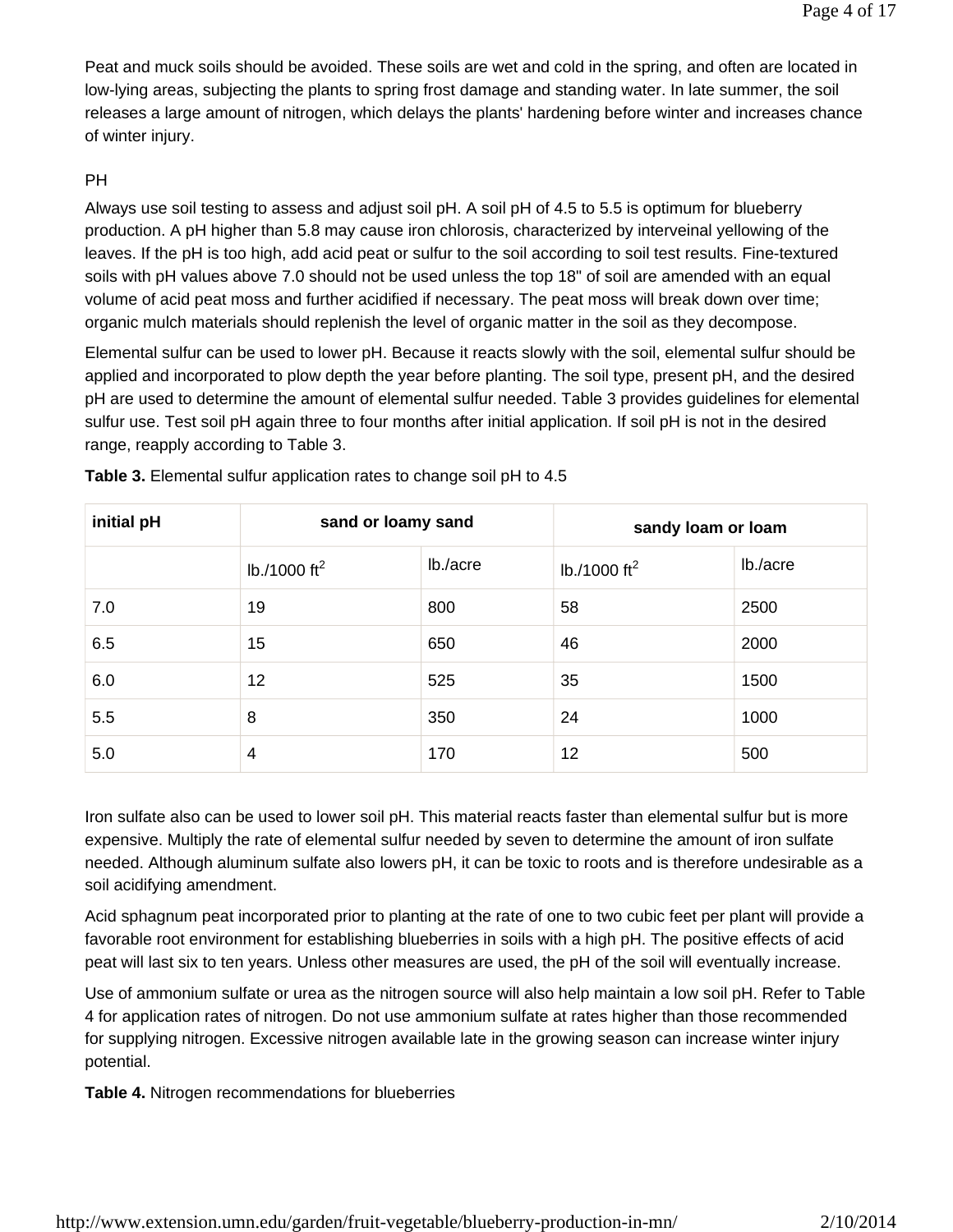| age of planting                                                                                                                                                                                                 | amount of nitrogen (N) to apply <sup>1</sup> in lb./acre (lb./1000 ft <sup>2</sup> ) |  |  |  |  |
|-----------------------------------------------------------------------------------------------------------------------------------------------------------------------------------------------------------------|--------------------------------------------------------------------------------------|--|--|--|--|
| first year                                                                                                                                                                                                      | 30                                                                                   |  |  |  |  |
| second year                                                                                                                                                                                                     | 40                                                                                   |  |  |  |  |
| third year <sup>2</sup>                                                                                                                                                                                         | 50                                                                                   |  |  |  |  |
| <sup>1</sup> Amount in table is for mineral soils. For high organic-matter soils lower rates by ten to 20 lb./acre.<br><sup>2</sup> Base subsequent N fertilizer applications on leaf analysis and plant vigor. |                                                                                      |  |  |  |  |

### **Pre-planting weed control**

The year before planting, control perennial weeds, such as quackgrass, nutsedge, and Canada thistle, by fallow planting, repeated tillage, or with applications of non-residual herbicide. It is extremely difficult to control perennial weeds after the blueberries have been planted, so it's important that the field be free of perennial weed infestations before planting.

# **Planting**

Although stock can be planted in either spring or fall, spring is preferable to benefit from spring rains, reduce the potential for winter injury and avoid loss of plants due to frost heaving. Dormant stock may be planted as early in spring as field conditions permit. Planting blueberries which have already leafed out should be delayed until frost danger has passed.

After the rows have been marked out, the holes are dug by hand or with a tractormounted auger. Holes should be one foot deep and not less than one foot in diameter. Space individual plants four to five feet apart in rows eight to ten feet apart, depending on the type of equipment used. Spacing plants four feet apart in rows eight feet apart yields a plant density of 1,360 plants per acre.

At planting the root system should be loosened, especially if the plant has been containerized, to prevent root spiralling and girdling which can result in weakened plants five to six years after planting.



**Planting a blueberry bush**

Depth of planting is also critical. Because blueberry plants possess fine,

somewhat delicate root systems, planting too deep or not deep enough may cause root damage, resulting in poor plant growth and reduced plant longevity. Setting plants at the same depth they were in the container or nursebed produces the best results.

### **Pollination**

Bees pollinate blueberries. Most of the cultivars listed in Table 1 do not require cross-pollination; however, 'St. Cloud' and 'Polaris' require a second cultivar for pollination. Even for those cultivars which do not require a second cultivar to set fruit, cross-pollination between different cultivars results in larger berries and earlier ripening. In mixed plantings, alternate cultivars every 4 rows or every 4 to 5 plants in the row. In many instances, wild bees will be present in sufficient numbers to pollinate the flowers. However, it's a good idea to bring in hives of bees to ensure adequate pollination. Large acreages will require one hive of honeybees per acre. Bumblebees, although more expensive, are more effective pollinators, and should be used when available.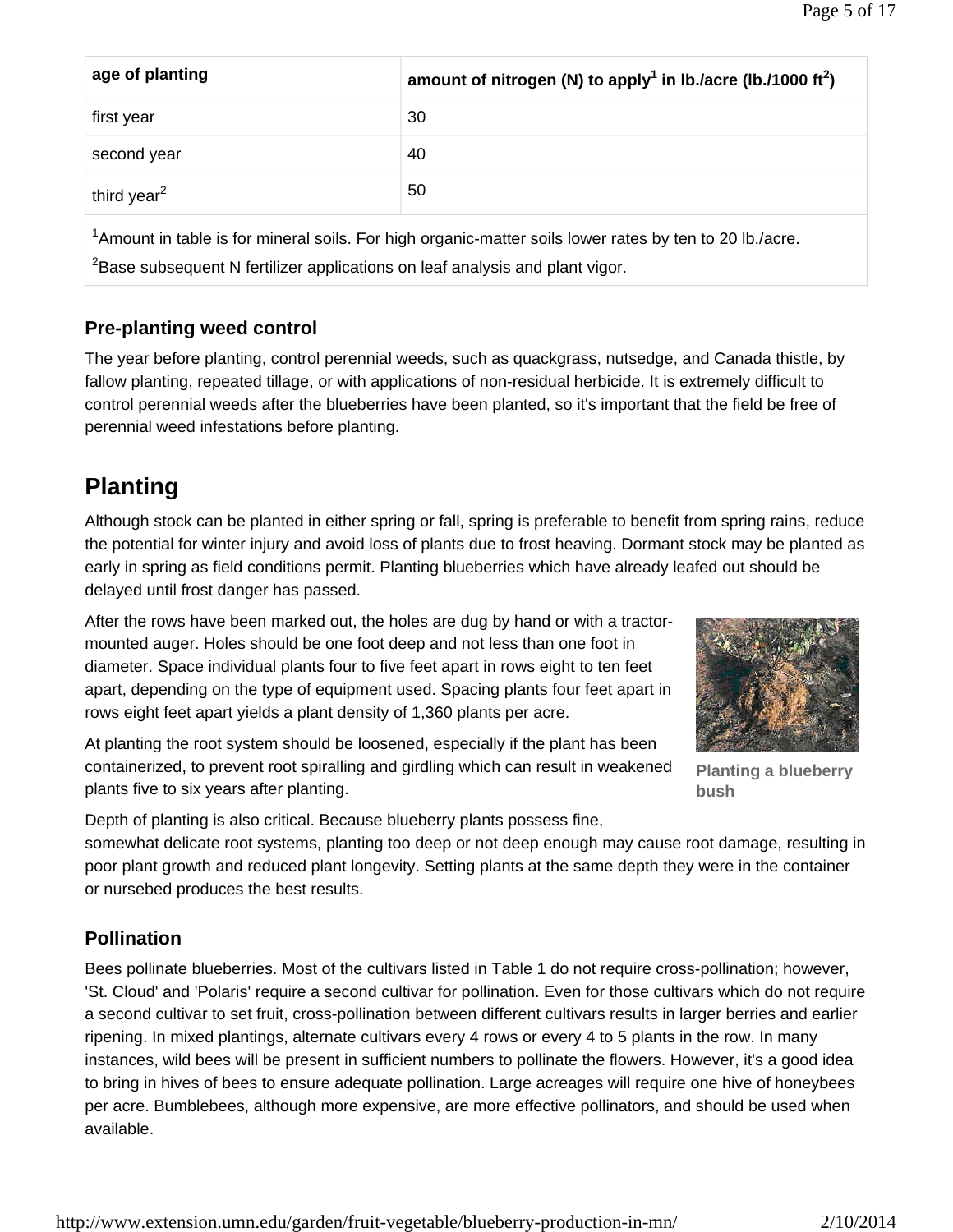### **Cultivation**

Do not cultivate more than two inches deep, since most blueberry roots are in the top six inches of soil, especially in young plants. To reduce root injury due to cultivation, a mulch within the row or a perennial rye or red fescue ground cover between the rows can be used to keep weeds down. Mulching two to four inches deep and one to two feet around blueberry plants increases plant growth and yield by insulating roots from high temperatures, increasing organic matter, and retaining moisture. Mulching also helps control weeds. Peat moss, shredded leaves, straw, wood chips, or sawdust can be used. When using sawdust, double the nitrogen application or add two pounds of ammonium sulfate per 100 pounds of mulch. Softwood sawdust should be aged a year before application. When applying mulch, always keep the mulch a few inches away from the base of the plant. Rodent bait placed under the mulch may be necessary, since the mulch may provide suitable habitat for these pests.

### **Pruining**

In new plantings, prune off flower buds and weak, spindly growth, leaving enough vegetative growth to support future crops. Plants should not be allowed to bear fruit the first two years after planting: if flowers develop, they should be removed. After two seasons, allow a crop to develop.

In subsequent years, pruning encourages production of large, high-quality fruit. Fruit is produced from lateral buds on two, three and four year old canes. Blueberries should be managed so that plants are made up primarily of this bearing-age wood. Pruning increases berry size and encourages earlier blooming. Plants should be pruned in late winter while they are dormant, before buds swell.

Prune mature (five years or older) plants to remove diseased and dead wood, old canes, soft basal fall growth, twiggy growth clusters, and weak lateral shoots. Remove canes five years and older each year. Pruning cuts should be to the ground or to a low-growing lateral. Allow one to three new canes to develop each year.

### **Fertilization**

Base initial fertilizer use on the soil analysis made before planting. For established plantings, leaf analysis (discussed later), soil analysis, and observation of plant vigor indicate fertilizer needs. Avoid excessive fertilizer application, particularly on new plantings, as blueberries are very susceptible to salt injury. Fertilizer application is often necessary to provide optimum level and balance of nutrients for plant growth; however, fertilizer cannot correct severe damage due to winter injury or make up for poor site selection or cultural practices.

Of all the essential elements, nitrogen usually gives blueberries the greatest growth response. Nitrogen fertilizer requirements increase as the plant grows older and yields increase (Table 4). Nitrogen fertilizers in the ammonium form (for example, ammonium sulfate, urea) leave acid residues and are most suitable for blueberries growing on a soil with a pH greater than 4.8. Blueberries on soils with a pH less than 4.8 have responded well to ammonium nitrate fertilizer. Fertilizer containing nitrogen only in the nitrate form increases soil pH and should be avoided.

For new plantings, nitrogen should be sidedressed when the second flush of growth starts. For established plantings, nitrogen should be applied in spring. Blueberries on very sandy soils may benefit from split nitrogen applications--half the recommended rate in spring at bud break and the remainder at petal fall. Applications after July first may increase the potential for winter injury. If manure is used, reduce N fertilizer applications by about five pounds nitrogen per acre for each ton of manure applied.

When soil test results indicate a need, potassium should be applied as potassium sulfate (0-0-50) or potassium-magnesium sulfate (such as Sul-Po-Mag), and phosphorus as superphosphate or triple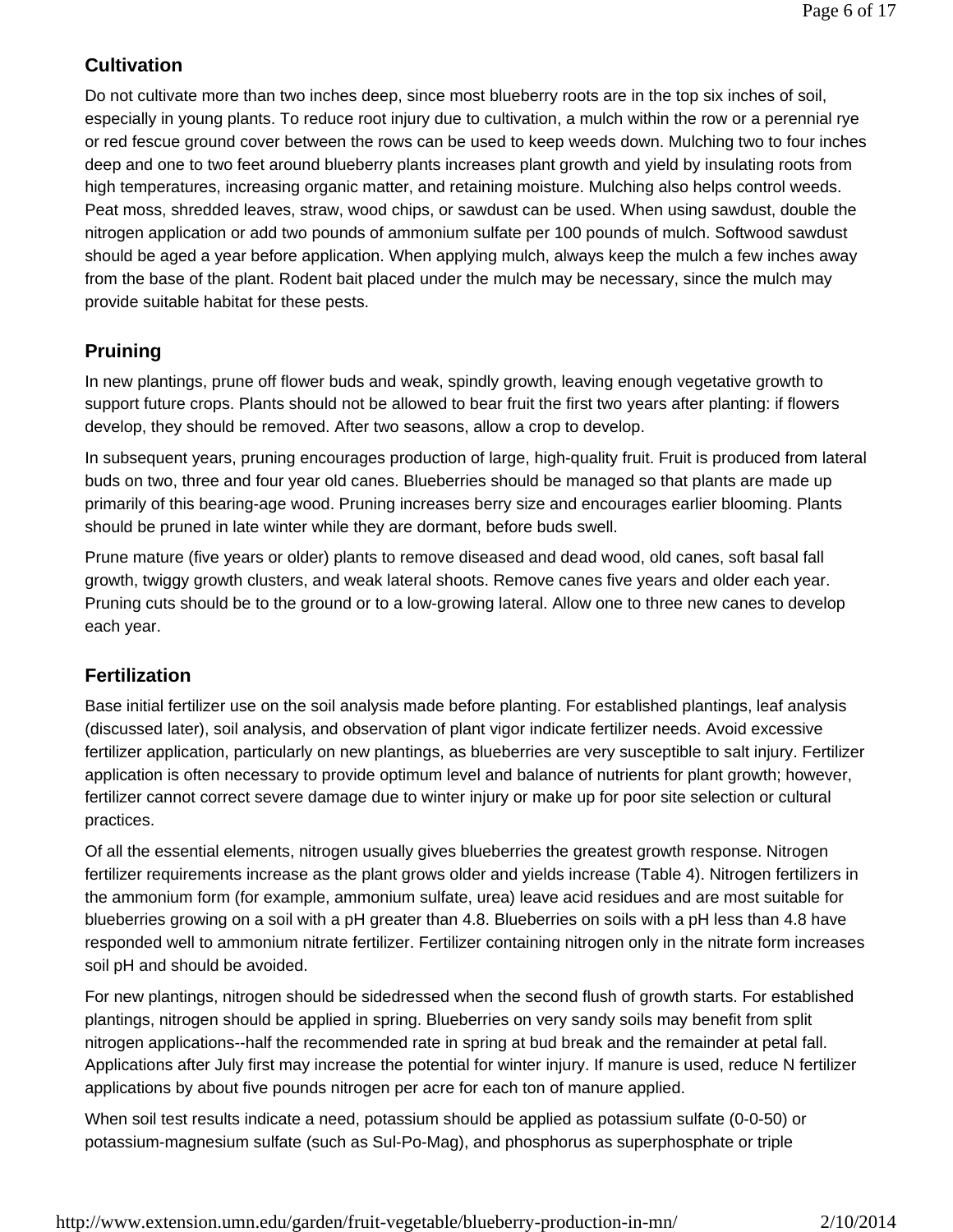superphosphate. Use potassium-magnesium sulfate if soil magnesium is low. Potassium chloride (0-0-60) should be avoided as high rates are detrimental to blueberry growth. Refer to Tables 5 and 6 for phosphorus and potassium recommendations.

| Table 5. Phosphorus recommendations for blueberries <sup>1</sup> |  |  |  |  |
|------------------------------------------------------------------|--|--|--|--|
|------------------------------------------------------------------|--|--|--|--|

| phosphorus (P) soil test results (PPM) <sup>2</sup> | amount of phosphate $(P_2O_5)$ to apply (lb./acre) |
|-----------------------------------------------------|----------------------------------------------------|
| $0 - 10$                                            | 100                                                |
| $11 - 20$                                           | 50                                                 |
| $21 - 30$                                           | 25                                                 |
| $30+$                                               | 0                                                  |

<sup>1</sup>Recommended rates are for new and one-year old plantings. Base subsequent P fertilizer applications on leaf analysis as well as soil tests.

<sup>2</sup>Parts per million.

#### **Table 6.** Potassium recommendations for blueberries<sup>1</sup>

| potassium (K) soil test results (PPM) | amount of potash $(K_2 0)$ to apply (lb./acre) |
|---------------------------------------|------------------------------------------------|
| $0 - 25$                              | 150                                            |
| 26-50                                 | 100                                            |
| $51 - 75$                             | 50                                             |
| 76-100                                | 25                                             |
| $100+$                                | 0                                              |

<sup>1</sup>Recommended rates are for new and one-year-old plantings. Base subsequent K fertilizer applications on leaf analysis as well as soil tests.

If soil test magnesium level is less than 50 parts per million, magnesium-containing fertilizer (potassiummagnesium sulfate or Epsom salts) should be applied. For new plantings, phosphorus, potassium, and magnesium should be applied and incorporated the year prior to planting. For established plantings, applications can be sidedressed in spring.

Nutrient- and water-absorbing roots extend out about as far as the branches of blueberry plants. Apply fertilizer in a broad band, followed by irrigation. To reduce the chances of salt injury (characterized by browning of leaf tips and margins), do not apply excessive amounts of fertilizer, avoid concentrating fertilizer near the crown of the plant, and distribute fertilizer evenly within the root zone.

Healthy, mature plants should produce several whips near ground level, laterals from four to six inches long, and up to 20 leaves per shoot. Poor vigor and leaf discoloration often indicate lack of fertilizer. These symptoms can also result from other conditions such as soil compaction, poor drainage, insects, disease,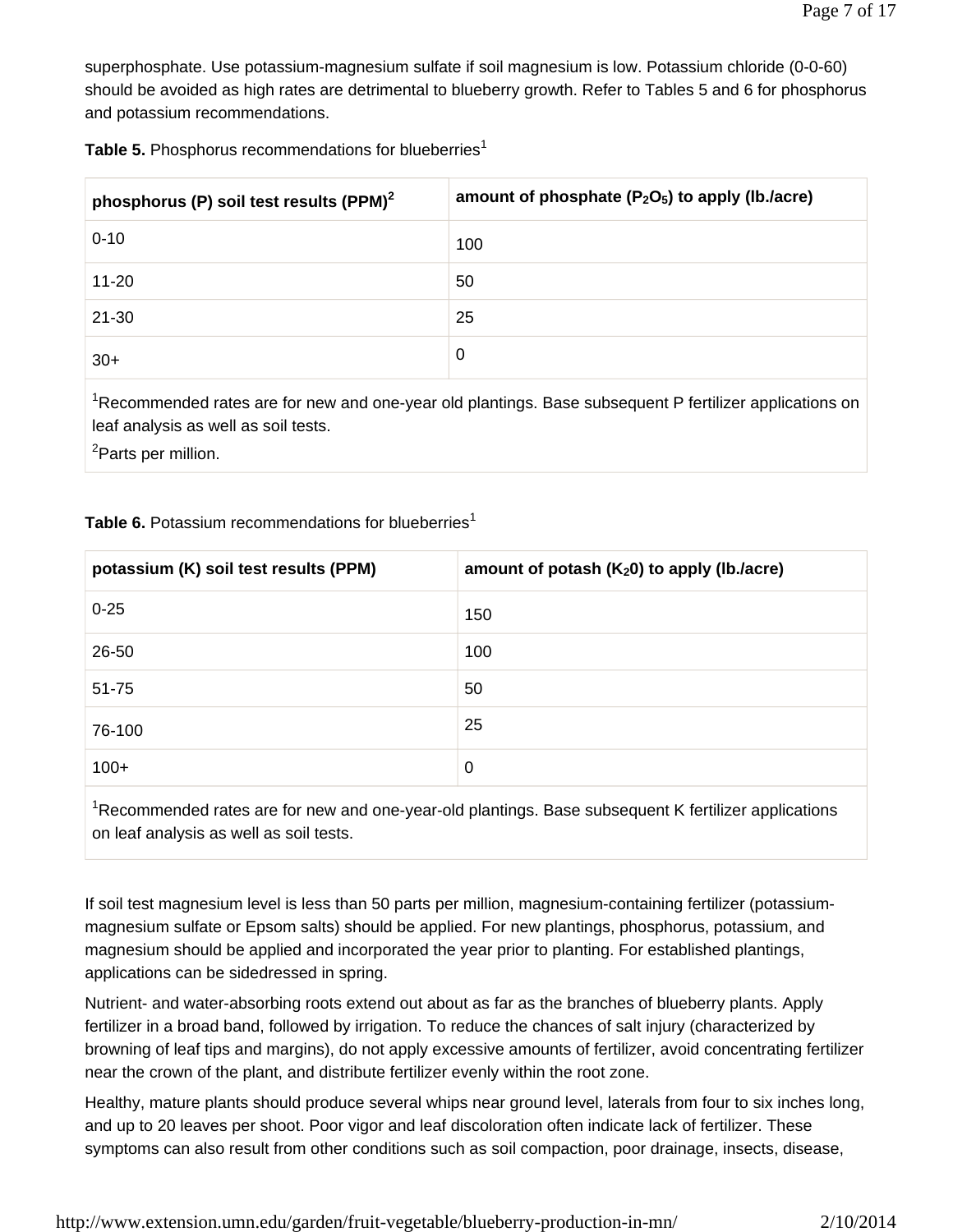drought,or fertilizer burn. All of these will weaken the root system of the plant. Table 7 shows the nutrient deficiency symptoms frequently found in blueberries.

| <b>Deficient</b><br>nutrient | <b>Symptoms</b>                                                                                                                                   | <b>Treatment</b>                                                                                                                                                                                                                                                                                                               |
|------------------------------|---------------------------------------------------------------------------------------------------------------------------------------------------|--------------------------------------------------------------------------------------------------------------------------------------------------------------------------------------------------------------------------------------------------------------------------------------------------------------------------------|
| Nitrogen                     | Stunted growth; yellowing of older<br>leaves followed by reddening and death<br>of leaves.                                                        | Apply notrogen fertilizer in the form of<br>ammonium sulfate                                                                                                                                                                                                                                                                   |
| Iron                         | Interveinal chlorosis (yellowing between<br>leaf veins), affects youngest leaves first;<br>stunted basal growth.                                  | Adjust soil to proper pH and use ammonium<br>sulfate as the nitrogen source. For temporary<br>treatment, spray foliage or treat soil with iron<br>chelate (10% iron).<br><b>Foliar application:</b> use 1 lb. in 100 gallons<br>water, spray to thoroughly cover plants.<br>Soil application: 1/2 to 1lb. per 100 feet of row. |
| Potassium                    | Death of the terminal growing tip;<br>scorching of the margins of the older<br>leaves                                                             | Apply potassium sulfate or potassium-<br>magnesium sulfate according to soil<br>recommendations                                                                                                                                                                                                                                |
| Magnesium                    | Pale green between leaf veins and on<br>the margins of lower leaves of very<br>vigorous shoots; symptoms lower<br>leaves begin at berry ripening. | Apply magnesium sulfate (Epsom salts) to the<br>soil at a rate of about 70 lb./acre                                                                                                                                                                                                                                            |

**Table 7.** Common nutrient deficiencies in blueberries and suggested treatments

# **Leaf analysis**

When used properly, leaf analysis provides a valuable tool in determining fertilizer needs for established blueberry plantings. However, because many factors affect the nutrient composition of leaves, the exact causes for high or low leaf nutrient levels may not be apparent based on leaf analysis alone. Soil moisture, soil structure, native soil fertility/pH, and fertilizer practices all have direct effects on nutrient uptake. Crop load, cultivar, and cultural practices such as weed control and pruning can also alter leaf nutrient composition. Whenever possible, consider these factors when interpreting leaf analysis results.

Leaf analysis is used because maximum yields have been associated with optimum ranges of nutrients in the leaf. If the level of a nutrient falls outside this range, corrective measures should be taken. Table 8 shows nutrient concentrations for each element in blueberry leaves considered to indicate deficient, optimum, or excessive conditions.

**Table 8.** Foliar nutrient levels in established blueberry plants sampled during initial harvest

| <b>Nutrient</b> | Deficient (below) | <b>Optimum (within)</b> | <b>Excessive (above)</b> |
|-----------------|-------------------|-------------------------|--------------------------|
|                 | in percent:       |                         |                          |
| Nitrogen        | 1.60              | $1.70 - 2.10$           | 2.20                     |
| Phosphorus      | 0.08              | $0.10 - 0.40$           | 0.80                     |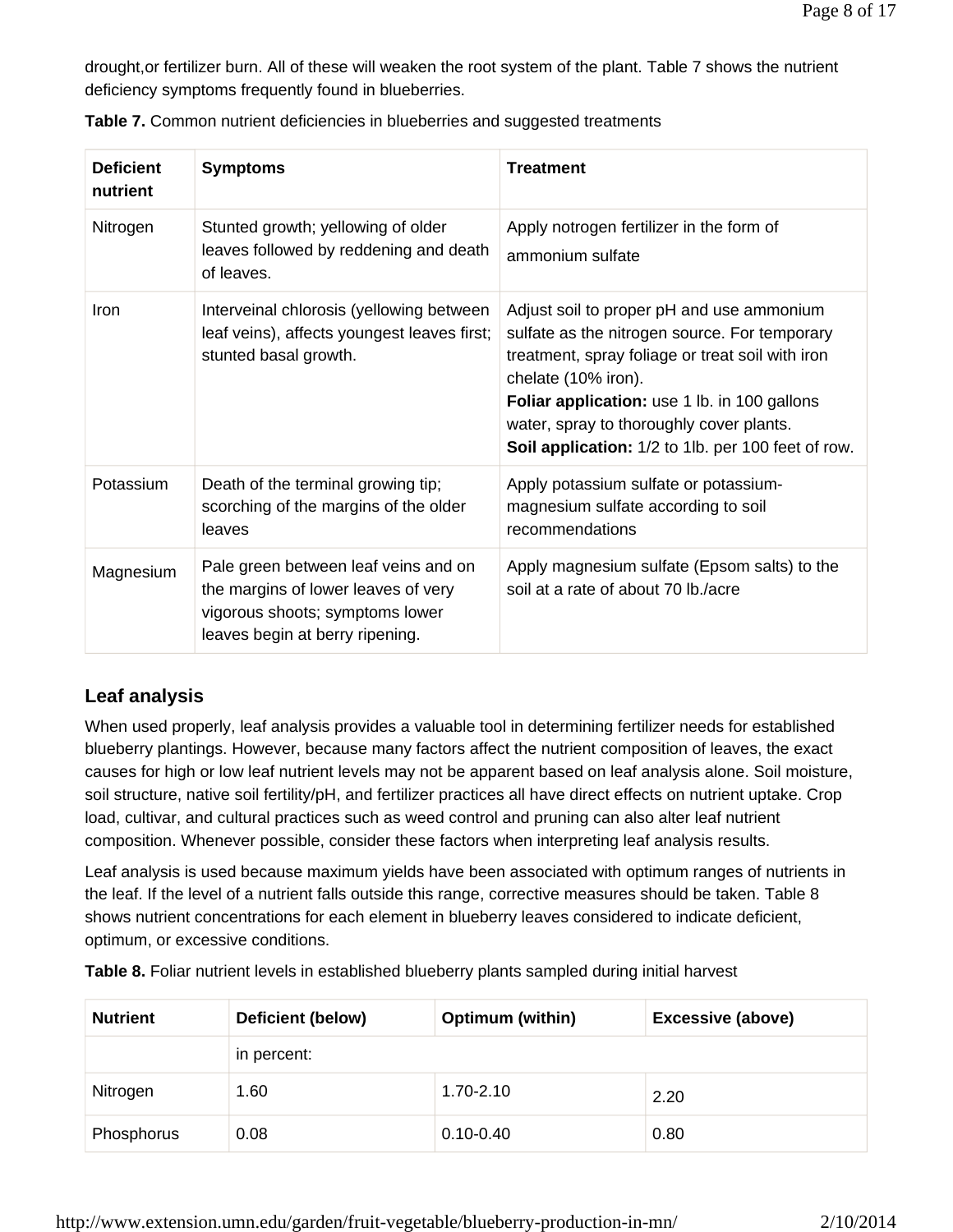| <b>Nutrient</b> | Deficient (below)     | Optimum (within) | <b>Excessive (above)</b> |  |  |  |
|-----------------|-----------------------|------------------|--------------------------|--|--|--|
| Potassium       | 0.30                  | $0.35 - 0.70$    | 0.95                     |  |  |  |
| Calcium         | 0.20                  | $0.35 - 0.80$    | 1.00                     |  |  |  |
| Magnesium       | 0.09                  | $0.12 - 0.25$    | 0.45                     |  |  |  |
| Sulfur          | 0.10                  | $0.12 - 0.30$    | N/A                      |  |  |  |
|                 | in parts per million: |                  |                          |  |  |  |
| Iron            | 60                    | 70-200           | 400                      |  |  |  |
| Manganese       | 25                    | 50-600           | 700                      |  |  |  |
| Zinc            | 8                     | $9 - 30$         | 80                       |  |  |  |
| Copper          | $\overline{4}$        | $5 - 20$         | 100                      |  |  |  |
| <b>Boron</b>    | 20                    | $25 - 70$        | 200                      |  |  |  |

Optimum nutrient ranges in the leaves are based on samples collected at a particular growth and leaf stage maturity. Leaves sampled too early or late in the season may not be interpreted accurately using the values listed in Table 8. Obtaining a representative sample at the proper growth stage is important to avoid erroneous interpretations. The following instructions should be used as a guide for proper sampling procedures.

Leaf samples should be collected just prior to harvest or during the first week of harvest (July 1 – July 20).

At least ten plants should be sampled. Plants should be of the same age and cultivar, growing on a relatively uniform soil of the same fertility. Plants not typical of the planting should be avoided.

The most recently matured leaf from fruiting shoots should be selected. This usually corresponds to the fourth to sixth leaf from the shoot tip. Collect a total of 50 leaves from ten plants (about five leaves per plant). Leaves showing insect, disease, or mechanical damage should not be sampled. Leaves that show symptoms thought to be nutritional should be compared with leaves from healthy plants.

If leaves are dirty or dusty, rinse two or three times in deionized water. Do not let the leaves soak in the water as the nutrients can leach out. Dried leaves should not be rinsed. Place rinsed leaves in a clean perforated paper bag and dry at room temperature. Do not use plastic bags unless the samples have been previously dried.

Contact your county Extension office or local nursery dealer for information about tissue testing laboratories in your area.

### **Irrigation**

Blueberry plants on well-drained, sandy soils will require frequent, light supplemental irrigation since the roots are fibrous and shallow, usually less than 18 inches deep. Reddened foliage, wilting, browning leaf margins, thin, weak shoots, early defoliation, and decreased fruit set are often symptoms of inadequate moisture. Research at Staples, MN on sandy soils showed that average fruit size for well irrigated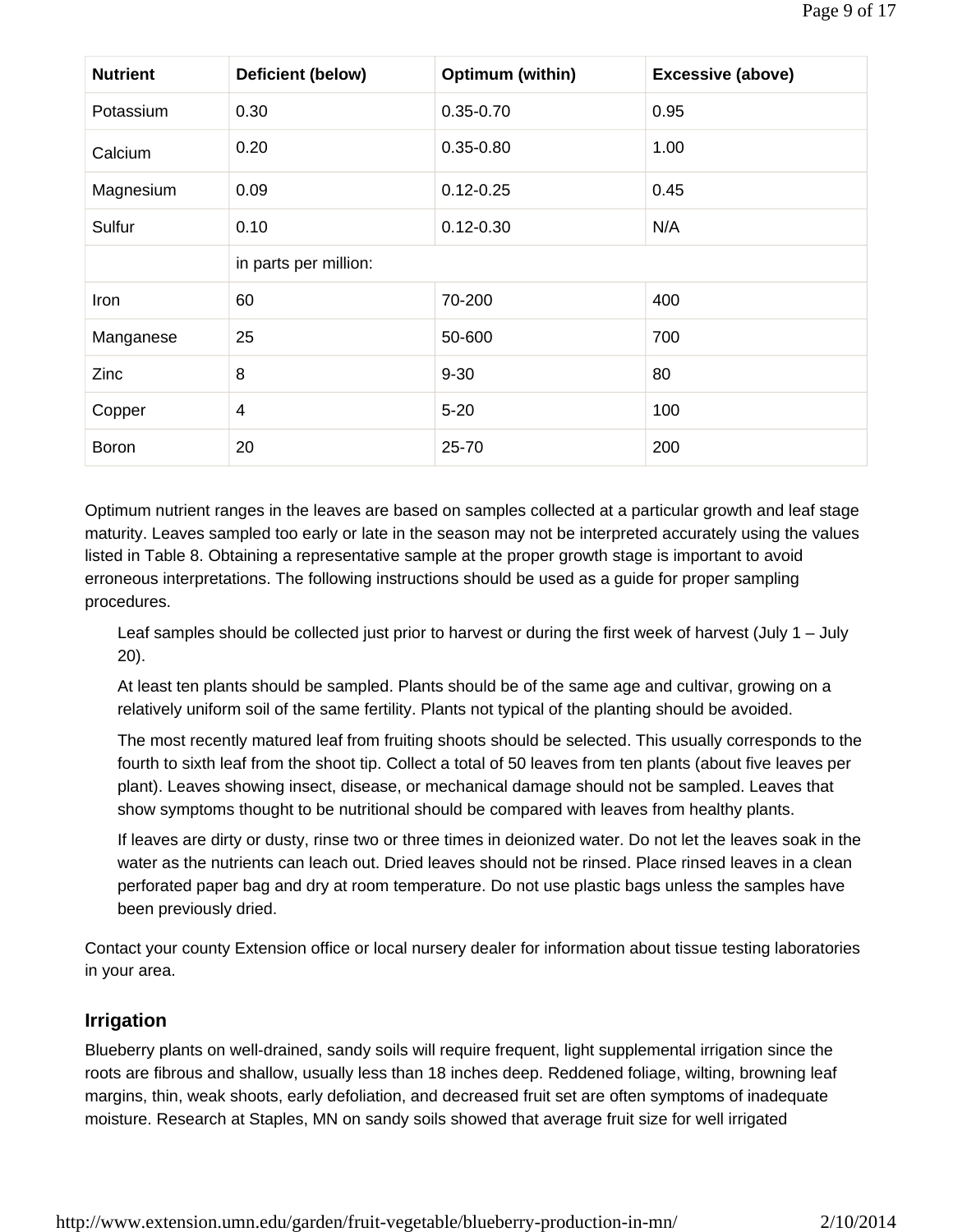treatments during four seasons (1996-1999) was 18% larger than the dryland treatment, and total yield 69% greater.

Because the new root growth of young starter plants may be reduced by soil conditions that are either too dry or too wet, and because plants may wilt quickly in hot, dry weather until established, soil moisture content should not be allowed to become excessively dry. Addition of a surface mulch will help reduce the frequency of irrigations while protecting the young roots from excessive water evaporation and increased soil temperature during hot days. A rain gauge with a two-inch or greater diameter should be set up in the blueberry planting to track daily precipitation amounts.



**Mulching plants with wood chips**

It's a good idea to monitor soil moisture and only allow the soil to dry to 30 to 50 centibars of soil water tension in the active root zone between irrigations. Soil water tension describes how tightly water is held to the soil particles, and how difficult it is for roots to extract water from the soil. Tension is usually expressed in centibars and can be used to estimate the amount of soil water depletion in the soil profile. Table 9 shows estimated soil water deficits (inches of water) per foot of soil for several soil water tension levels and soil texture groups.

| Soil texture | Soil water tension in centibars (cbs)                      |     |     |     |     |     |       |
|--------------|------------------------------------------------------------|-----|-----|-----|-----|-----|-------|
|              |                                                            |     |     |     |     |     |       |
|              | 10                                                         | 30  | 50  | 70  | 100 | 200 | 1500* |
|              | soil water deficit - inches of water lost per foot of soil |     |     |     |     |     |       |
| Coarse sand  | 0                                                          | 0.1 | 0.2 | 0.3 | 0.4 | 0.6 | 0.7   |
| Fine sand    | $\mathbf 0$                                                | 0.3 | 0.4 | 0.6 | 0.7 | 0.9 | 1.1   |
| Loamy sand   | 0                                                          | 0.4 | 0.5 | 0.8 | 0.9 | 1.1 | 1.4   |
| Sandy loam   | $\mathbf{0}$                                               | 0.5 | 0.7 | 0.9 | 1.0 | 1.3 | 1.7   |
| Loam         | 0                                                          | 0.2 | 0.5 | 0.8 | 1.0 | 1.6 | 2.4   |

**Table 9.** Soil water deficit estimates for several soil textures and soil water tensions.

\*1500 cbs is the permanent wilting point, at which the soil deficit equals the soil's available water capacity (all available water has been lost).

Soil water tension is best monitored by tensiometers or by electrical resistance sensors placed in the active root zone of two or three plants.

Tensiometers directly measure soil water tension between 0 and 80 centibars, and work best in sandy loam or lighter textured soil. Tensiometers should be installed in the spring and must be removed before the soil freezes. Resistance sensors work in a wider range of soil water tensions and soil textures. Some, such as the Watermark granular matrix sensor, operate as well as a tensiometer in sandy soils and can be left in the soil year-round for several years. For additional information on sensors and their availability, contact your local irrigation supplier or seek out a mail order product catalog.



**Devices for measuring soil water**

The soil water depletion in the rooting zone can also be estimated by using a soil probe and observing the appearance and feel of the soil. This method, however, can damage a plant's root system, if the same plant is probed each time.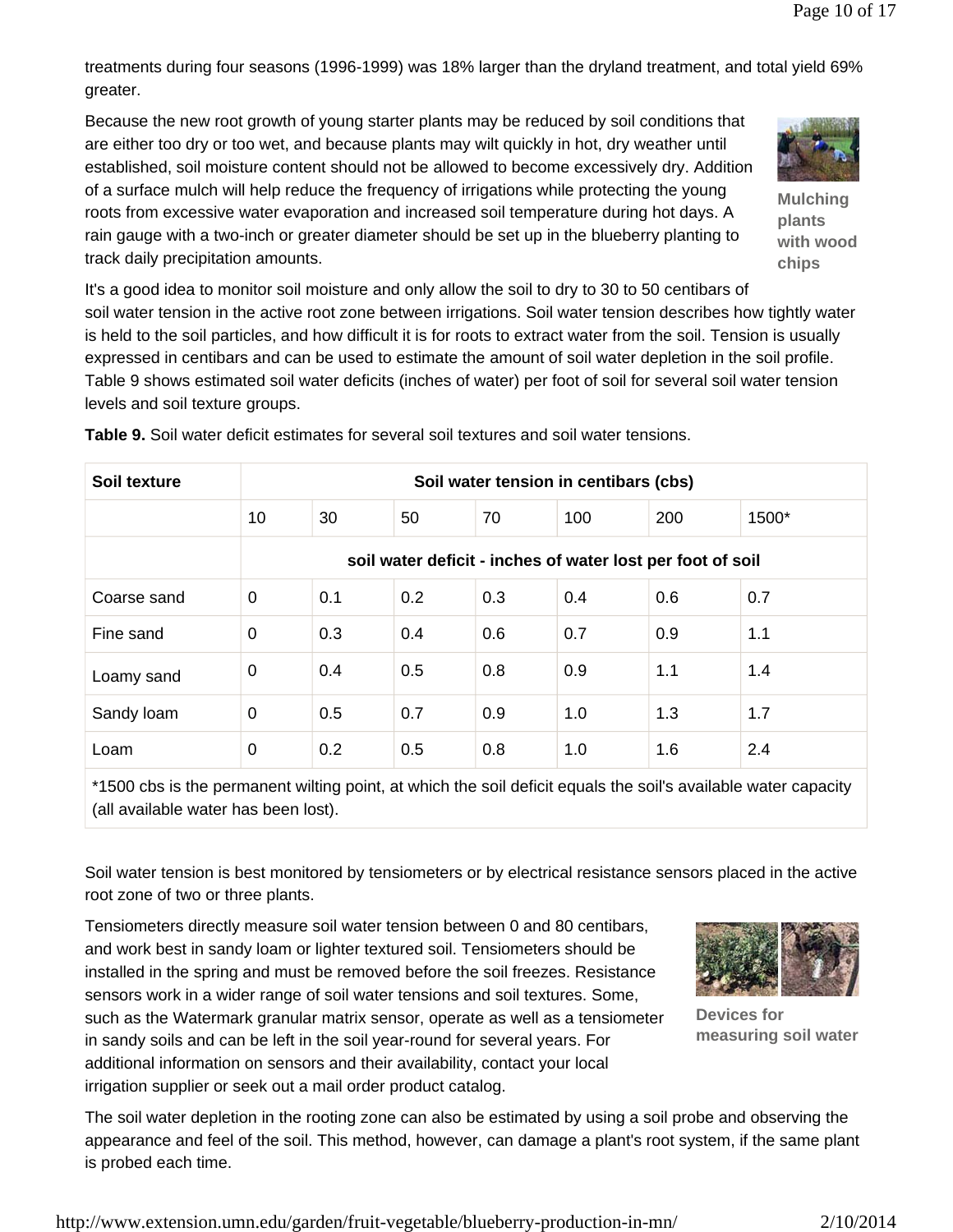

**Reading sensors every 1-2 days helps to keep track of soil water status**

Another method to schedule irrigations for fully grown plants is the use of a open evaporation pan such as a small wash tub (20-30 inches in diameter and 10-15 inches deep). At Staples, MN a wash tub has been used for several years by University of Minnesota researchers to schedule trickle irrigation on blueberries by using the following strategy: when one inch of water has evaporated from the tub, the trickle system is operated to apply one-half inch of water. Then the wash tub is refilled with water back up to the starting point and observed until another one inch of water has been lost to the air. The tub is pierced with three quarterinch holes around its perimeter at the fill level to allow excess water (from rainfall or overfilling) to leak out.

More information on scheduling tools is found in Bulletin FO-3875, "Irrigation Water Management Considerations for Sandy Soils in Minnesota," which can be seen on-line at or purchased from your county extension office.

Once mature plants are fully leafed out in spring, they require between .75 and 1.75 inches of water per week, depending on climatic conditions, throughout the growing season and the harvest period, to maximize berry size, quality and yield. Irrigation should continue during late summer and early fall when the fruit buds for the next year's crop are developing. Field experience suggests that between fruit



**Using a wash tub to schedule irrigations**

sizing and late summer growth, soil moisture content in the top foot of soil should be maintained between field capacity and a soil water deficit of 30 to 40 percent (on sandy soils, a soil tension of 40 to 60 centibars).

Blueberries may be effectively irrigated by either sprinkler or trickle irrigation systems. Portable sprinkler systems such as single hand-moved lateral, solid-set, or traveling gun are cost effective and are most commonly used. Solid-set overhead sprinklers should be used if frost protection is desired during spring bloom. Layout and design criteria for sprinkler systems is discussed in the handbook #MWPS-30, Sprinkler Irrigation Systems, available for \$20.00 through the University of Minnesota Department of Biosystems and Agricultural Engineering: (612) 625-9733 or www.bae.umn.edu/extens/mwps/index.html.



**Overhead** 

**irrigation rooting area.** Since only the row area is wetted, foliage remains **Overhead irrigation** Trickle or drip irrigation can also be used to apply supplemental water to the blueberry plant. Trickle systems deliver water under low pressure through small-orifice emitters regularly spaced on a plastic tube located installed either above or below ground along each plant row. In this method, water is applied only within the dry during irrigation, and weed development between rows is



**for frost protection**

reduced.

Emitters of some trickle products can become clogged by substances in the irrigation water. Filters must be used to remove suspended particles such as sand and silt. Chemical water treatment may also be necessary to help prevent clogging caused by algae, iron bacteria or mineral precipitation, such as calcium carbonate from the water supply.



**Trickle irrigation tubing**

Layout and design criteria for trickle irrigation systems is discussed in the handbook #NRAES-30, "Trickle Irrigation Systems," available for \$6.00 through the University of Minnesota Department of Biosystems and Agricultural Engineering: (612) 625-9733 or bae.umn.edu/extens/mwps/index.html.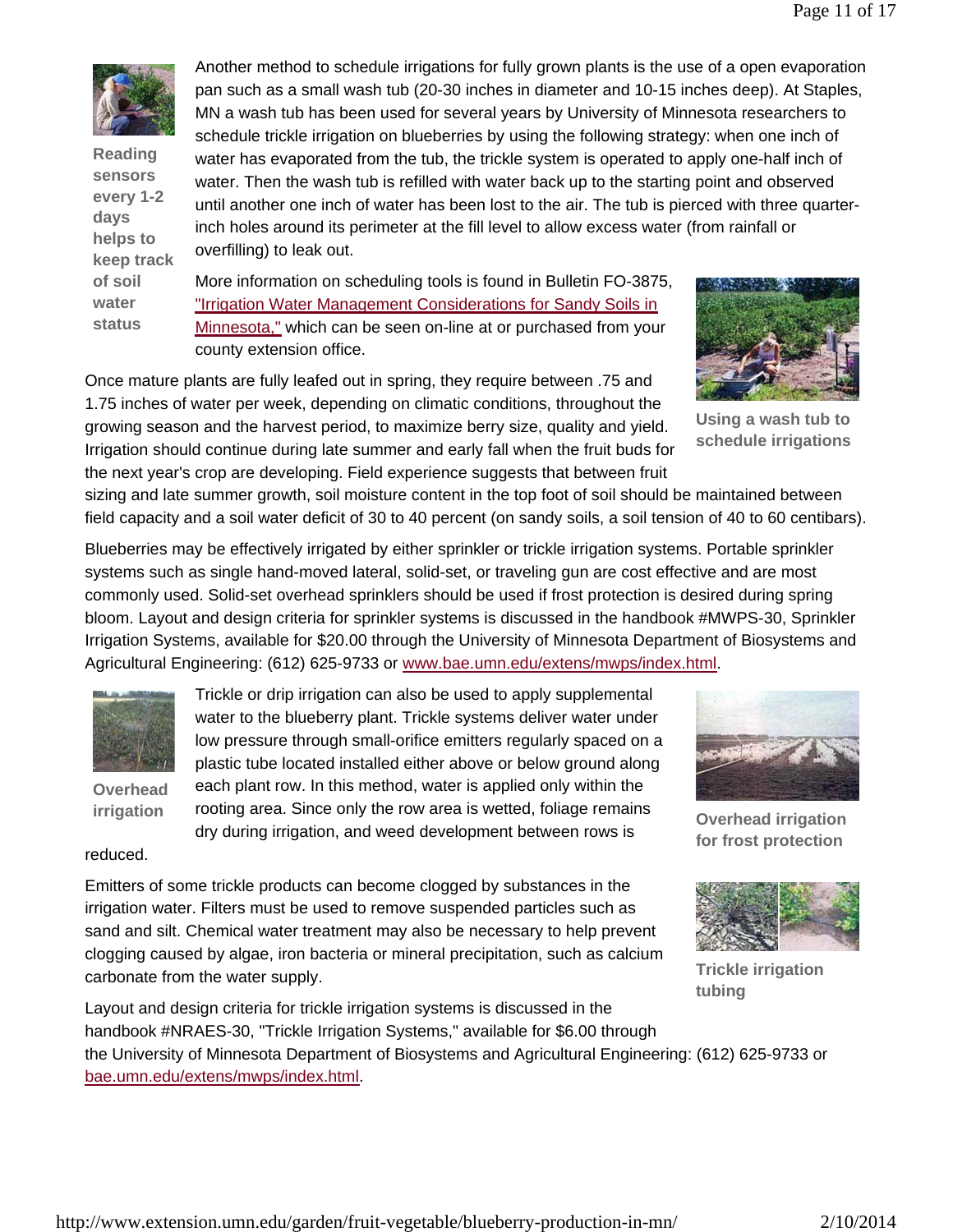## **Soil moisture sensor installation**

- 1. Prior to placing sensors in the field, cycle each sensor in clean water for one to two hours to remove air and then allow to dry for four to six hours. Repeat this step two times more. Prior to placing sensors into the soil, soak for at least five minutes. If the sensors were used in a previous season, evaluate for damage to the wire leads or the sensor surface and discard the sensor if surface appears plugged with soil or damaged.
- 2. Select two or more random plants in the planting for the sensors. If the planting contains trickle irrigation zones, consider selecting one or two plants in each zone to host the soil moisture sensors. All sensors should be located in a representative soil type in the field. Each sensor should be positioned within the plant row near a healthy plant in a location with a normal plant population. One sensor should be set four to six inches below the ground surface and the other nine to 12 inches below the surface.
- 3. To install a sensor in the soil, first make a hole with a soil probe or shovel to a depth a little deeper than desired in the active rooting zone. If irrigated by trickle tubing, the sensors should also be located about five to seven inches from an emitter/dripper. When covering up the sensor, to get good sensor contact with the soil, pour a little dry soil and water into the new hole. Then position the sensor in the hole at the desired depth. Fill the hole by adding a little dry soil and a little water at a time and firming the soil with each addition until the hole is filled.
- 4. Mark each sensor site with a colored flag or stake to locate the site easily. Wrap the extra lead wire around the stake. Mark each sensor's wire lead to indicate its depth with a tag or by tying knots near the wire's end to indicate depth, for example, one knot might mean a shallow and two knots a deep sensor).
- 5. Start taking readings one or two days after installation to allow the added water to become equalized in the soil. Sensors should be read every two to three days and values recorded in a notebook or spreadsheet to track the soil water changes throughout the growing season.



**Proper sensor positioning**



**Mark sensors with a flag or stake**



**Read and record results often**

- 6. Initiate an irrigation on sandy loam soils whenever the average of the shallow sensors reaches a desired level, such as 30 to 50 cbs. If the lower sensors do not show less tension after the irrigation event, apply a little more water the next time. If the soil is of a very light texture, it may be necessary to start the irrigation system at a lower soil tension to avoid stress to the plants.
- 7. Sensors should be removed before soil freezes up unless the manufacturer's literature states that they can remain in the soil year-round without damage from freezing. If removed annually, clean soil from sensor surfaces using only water pressure and hang up to dry for use next year.

### **Weed management**

Prevent weed growth around blueberry crowns by mulching, cultivating, or applying herbicides labeled for use on blueberries. Cultivate shallowly to avoid damaging the delicate root systems. When mulching, apply three to four inches of an organic mulch such as shredded bark or wood chips in the row (see 'Cultivation' section above).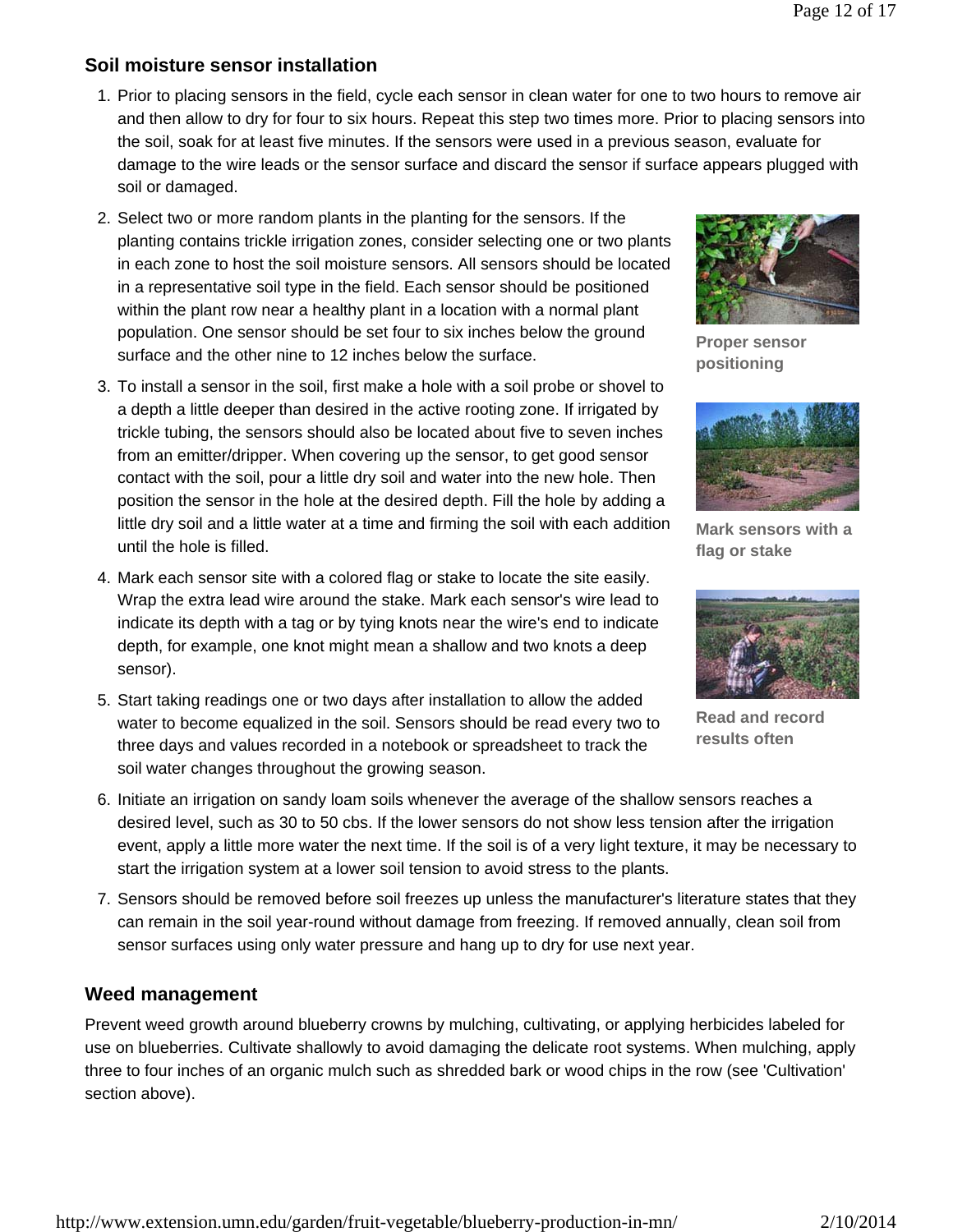### **Birds**

Birds can be a serious pest of blueberry fruit. Robins, starlings, blackbirds, and other species can cause physical damage to the plant and economic loss to the grower. Fruit loss may be well over 50 percent of the crop and is generally more severe in smaller plantings or in more wooded locations. Bird control measures currently fall into two categories: scare devices and physical barriers.

Scare devices include noise and visual stimuli. Propane-powered cannons produce a bang resembling a loud shotgun blast. A timer can regulate the frequency of detonations. Another noise scare system is designed to disperse birds by playback of recorded distress calls and other amplified sounds. Visual scare devices such as imitation bird predators, specially designed balloons, and flashing ribbon have all been used to disrupt bird activity. Such visual devices may need to be frequently relocated to maintain their effect. Birds habituate to scare devices over time, making such devices short-term solutions during an average season.

Protective netting is probably the best option for keeping birds from the fruit. The netting is placed over the plants as the berries begin to ripen and removed after harvest. Smaller diameter (quarter- to half-inch) nettings have two benefits, in that they pull fewer berries off the plant when the netting is removed for picking, and, as noted below, provide significant winter protection in years with light snowfall. Netting may also be placed over a frame above the plants. In either case, the netting must be secure around the edges to prevent birds from getting underneath.

Rabbits and deer may also damage blueberry plantings. Consult your county Extension office or area DNR office for appropriate control methods.

### **Winter protection**

Winter injury can occur to half-high blueberries when temperatures reach -25 degrees F to -30 degrees F, if the plants are not protected. Prolonged cold increases the likelihood of injury. Winter wind desiccation can also damage plants, and blueberries are susceptible to sunscald injury in late winter. Typically, winter injury occurs to shoot tissue, resulting in stem dieback and crop loss. Normally plants recover by sending out new shoots but may require considerable pruning of dead shoot tissue. Crop production will be poor the summer after the injury occurs, but usually returns to normal the following season.

Recent studies have suggested that half-high blueberry plantings in northern regions benefit from use of a winter protection system in years when snow cover of at least 12 inches deep is not present. (Often, deep snow provides adequate protection, and many growers rely on snow cover.) A winter protection system provides a warmer environment than ambient air temperature in mid-winter, prevents wind desiccation and sunscald, and moderates air temperature fluctuations in late winter and early spring, resulting in less dieback of branches and improved survival of fruit buds. In a year of light snowfall, use of a winter protection system has the potential to double fruit yields.

Materials which provide significant winter protection include spunbonded polyester fabrics such as Reemay® and Kimberly Farms Tree and Row Covers® and quarter- to half-inch bird netting. Bird netting has the added advantage of being useful during both the growing and winter seasons, thus increasing its cost effectiveness. Bird netting can be used for several season, whereas row covers usually can be used for one season only because the fabric tears. Winter row covers that cover several rows at a time require less time and labor to apply. Winter protection materials should be applied in late fall before significant snowfall occurs and removed in early spring before bud break.

Additional winter protection strategies include selecting a site where snow fills in deeply, planting of windbreaks and shelterbelts, erecting a snow fence to catch snow, and utilizing long, narrow plantings oriented to catch maximum snow fall.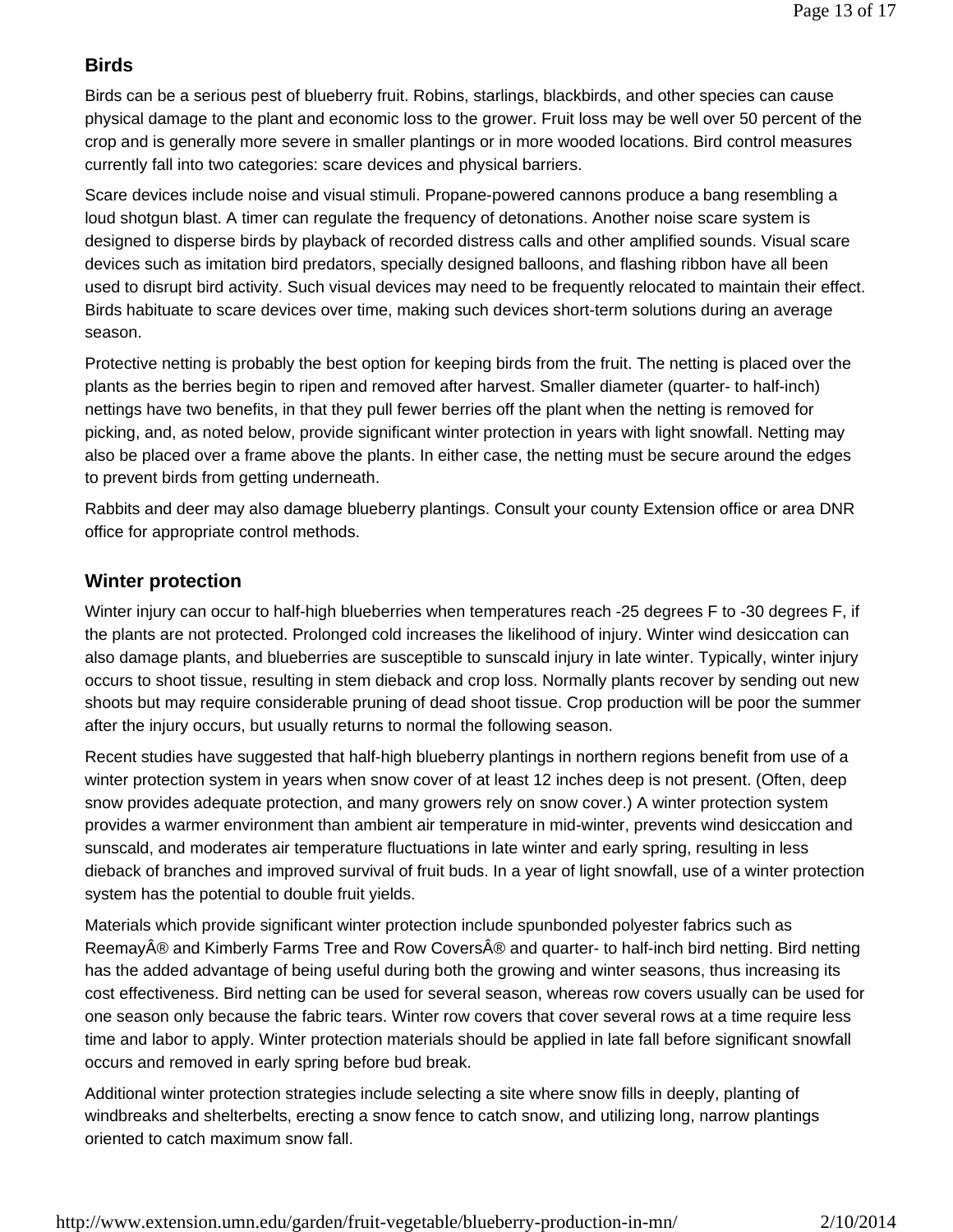### **Harvesting**

The harvest season for half-high blueberries extends for two to five weeks, depending on the weather, crop size, and plant vigor. Healthy, vigorous plants or plants with small crops will usually ripen most fruit in two weeks or less. Plants which are heavily fruiting, stressed, or low in vigor will take three or four weeks to ripen fruit. Selective pruning can be used to avoid overcropping and maintain plant vigor. Planting more than one cultivar can extend the harvest season.

The blueberry fruit turns blue before it is fully ripe. The acid level continues to fall for three to seven days after the fruit turns blue. The underside of the berry (the pedicel end) will turn from pink to full blue when it is fully ripe. Growers usually allow 20 to 30 percent of the crop to ripen before beginning harvest to avoid picking too much unripe fruit.

Pickers should harvest only fully blue fruit. The berries do not ripen evenly on the cluster, so it is important to recognize and pick only the fully ripe berries. Pick only when dry, and keep handling to a minimum to preserve the whitish, waxy surface bloom of the berry which protects it from fruit molds. Cool blueberries promptly and store between 32 degrees F and 40 degrees F.

A mature planting (over six years old) may produce 1,000 to 2,000 pounds per acre each week during a two - to five-week harvest period. A pick-your-own operation where each customer takes home an average of ten pounds may require 100 to 200 pickers per acre each week.

### **Pest management**

Several insect pests and diseases attack blueberry plants and fruit, but good cultural practices will help prevent these problems. In fact, half-high blueberries are often grown commercially without any pesticide sprays. Proper planting site selection, aggressive pre-establishment weed control, amendment of soil to achieve favorable conditions, and a focus on maintaining plant health can make fungicides and insecticides unnecessary.

Prune to remove diseased, broken, and insect-infested branches and to increase air circulation around the plant. Control weeds that may harbor insects, and keep plant debris, including overripe fruit, from accumulating on the soil surface. Light tillage to incorporate fallen fruit, leaves, and twigs, or adding mulch around the plants, should help keep fungal spores covered and prevent infection.

Insects and diseases of blueberries are listed below; those that are common in Minnesota and Wisconsin are marked with an asterisk. Many generalist pests, such as plum curculio and Botrytis, are pests of blueberries. Other insects may also be important in your area. In response to an insect infestation or an outbreak of disease, a chemical spray program may be needed.

Since pesticides are routinely reviewed for safety, and some are then withdrawn for specific crops, it is essential to read the pesticide label and follow the instructions as a final authority on pesticide use. Federal law requires you to use pesticides in accordance with their labels.

Consult one of the following sources for current pesticide recommendations: *Midwest Small Fruit Pest Management Handbook* (Ohio State); *Organic Blueberry Production* (Appropriate Technology Transfer to Rural Areas, a federal program); *Fruit Spraying Calendar 2000,* Bulletin E-154 (Michigan State).

### **Fungal diseases**

Insects and diseases of blueberries are listed below; those that are common in Minnesota and Wisconsin are marked with an asterisk.

**Anthracnose**, most often a postharvest fruit rot, can also be found on young twigs. The orange fungal spores of *Gloeosporium* are spread by rain and wind, and overwinter in diseased twigs and fruit.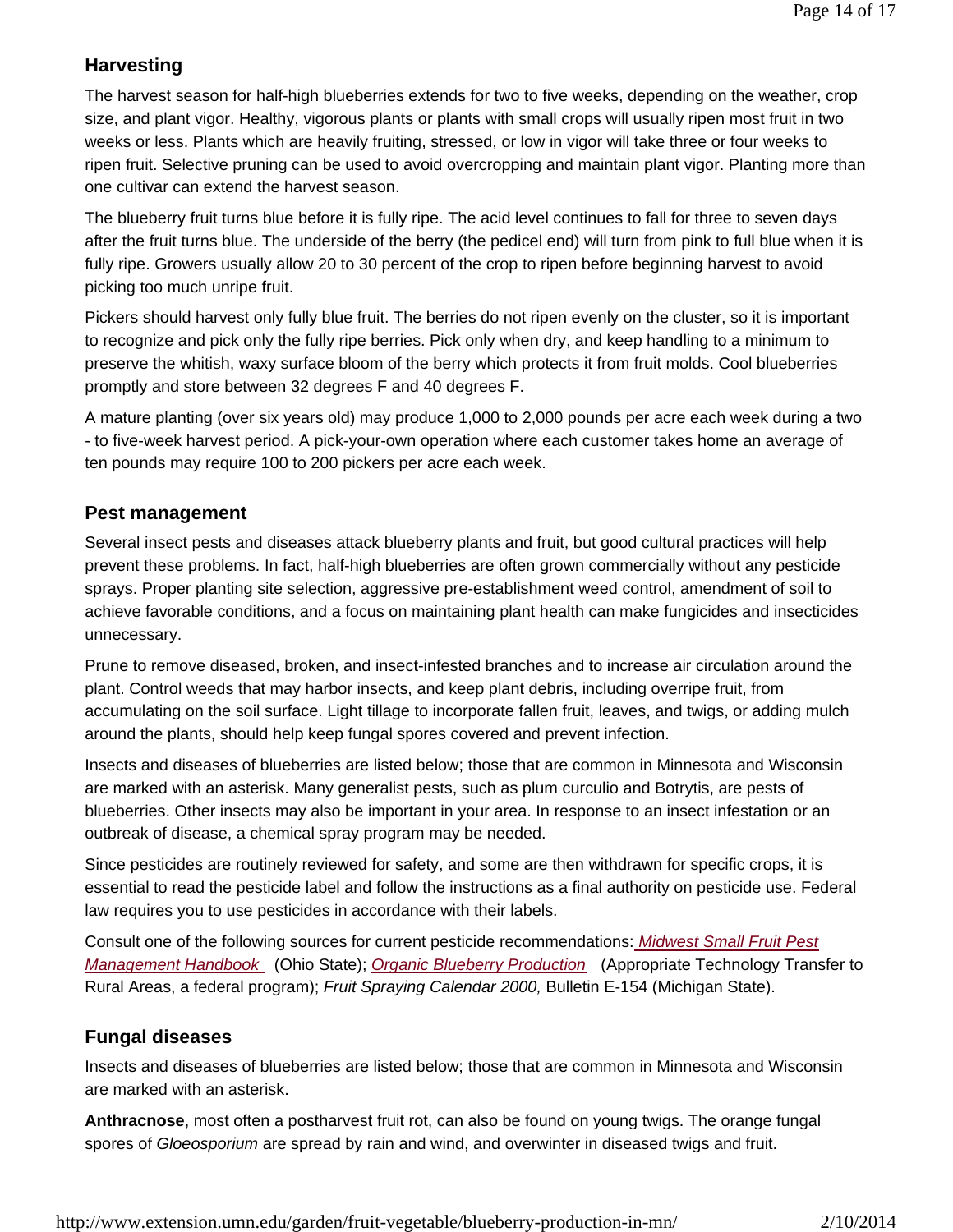**\*Botrytis Blight** (gray mold) attacks ripening fruit, twigs, blossoms, and foliage. The fungus (*Botrytis cinerea*) causes rotting of ripening fruit and produces gray-brown structures on infected tissues. The most critical period for infection is during bloom. The fungus, which overwinters in organic matter and twigs on the ground, is present every year, but causes serious losses mainly when cool, damp weather persists for several days during bloom and spring shoot growth. Cultural control methods include encouraging air circulation by proper pruning and avoiding overfertilization, which encourages growth of highly susceptible succulent tissue. Frost injury to blossoms (and leaves) will increase susceptibility to infection.

**Mummy Berry** (*Monilinia vaccinii-corymbosi*), a serious fungal disease, first appears on the shoots, causing them to curl up, blacken, and die. Blossom infection appears on ripening berries. The fruit turns light pink instead of blue, shrivels, hardens, and falls to the ground. The fungus overwinters in the berry and becomes active the following spring.

**\*Phytopthora Root Rot** is a fungal disease caused by *Phytophthora cinnamomi*, which may be identified by sudden wilting of the plant without apparent reason. Additionally, gently tugging the plant may remove it almost entirely; examination of the root system may reveal dark brown or black root color or general deterioration of the root system. Infected plants may exhibit weak growth and low vigor. To prevent Phytopthera , avoid low areas, where drainage is poor, and heavy, compacted soils. A fungicide drench may be useful in sites where plant vigor and development may have been poor.

**\*Powdery Mildew** (*Microsphaeria alnia var. vacinii*) is a white fungus which spreads over the upper surfaces of the leaves. It may cause leaves to become chlorotic and defoliate prematurely.

**\*Stem Cankers** are caused by two fungi, *Fusicoccum putrefaciens* and *Phomopsis vaccinii*. The infection usually on younger stems starts as a small reddish spot on the canes. As the spots grow they gradually girdle the stem, causing it to wilt and die suddenly. This occurs during periods of dry, warm weather, and may be confused with drought symptoms. These fungi overwinter on infected twigs and stems. Infected canes should be cut out well below the infected area and burned.

**Fusicoccum Canker** is found on current season shoots as well as 1 and 2 year old stems. The lesion first is a small red area on the stem and develops into an elliptical, brownish-purple lesion several inches long. In mature lesions you may see black fungal fruiting structures called pycnidia.

**Phomopsis Canker** is also found on one-, two-, and three-year old stems. On older stems the canker area feels flat and pycnidia are also present. Young cankers on current year stems may be only one to two inches long and red to brown. Stems infected the past year will wilt and die during dry periods the next year. Winter injury, frost, and mechanical breaking of twigs create infection entry points.

### **Bacterial disease**

**\*Crown gall**, caused by Agrobacterium tumefaciens, enters roots through wounds. The bacteria causes the plant to develop galls or swellings on roots and lower stems. Infected plants are weaker and often may be stunted. Severely infected plants should be removed and destroyed.

### **Viral diseases**

**Red Ringspot Virus** causes red spots with rings on the upper surface of leaves. It first appears on older leaves, and may cause red blotches on the stem. Cultural control methods include destroying infected plants, controlling sucking insects such as leafhoppers that transmit the virus, and planting virus-free plants.

**Shoestring Virus** causes reddish streaks of varying lengths on new shoots in spring, especially on surfaces facing the sun. Affected leaves, often at the base of the plant and on shoots left during pruning, are narrow and pointed or straplike, and may appear reddish. Ripe berries are often pink instead of blue, and production is drastically reduced. As with other viruses, symptoms appear gradually and the plant lives in a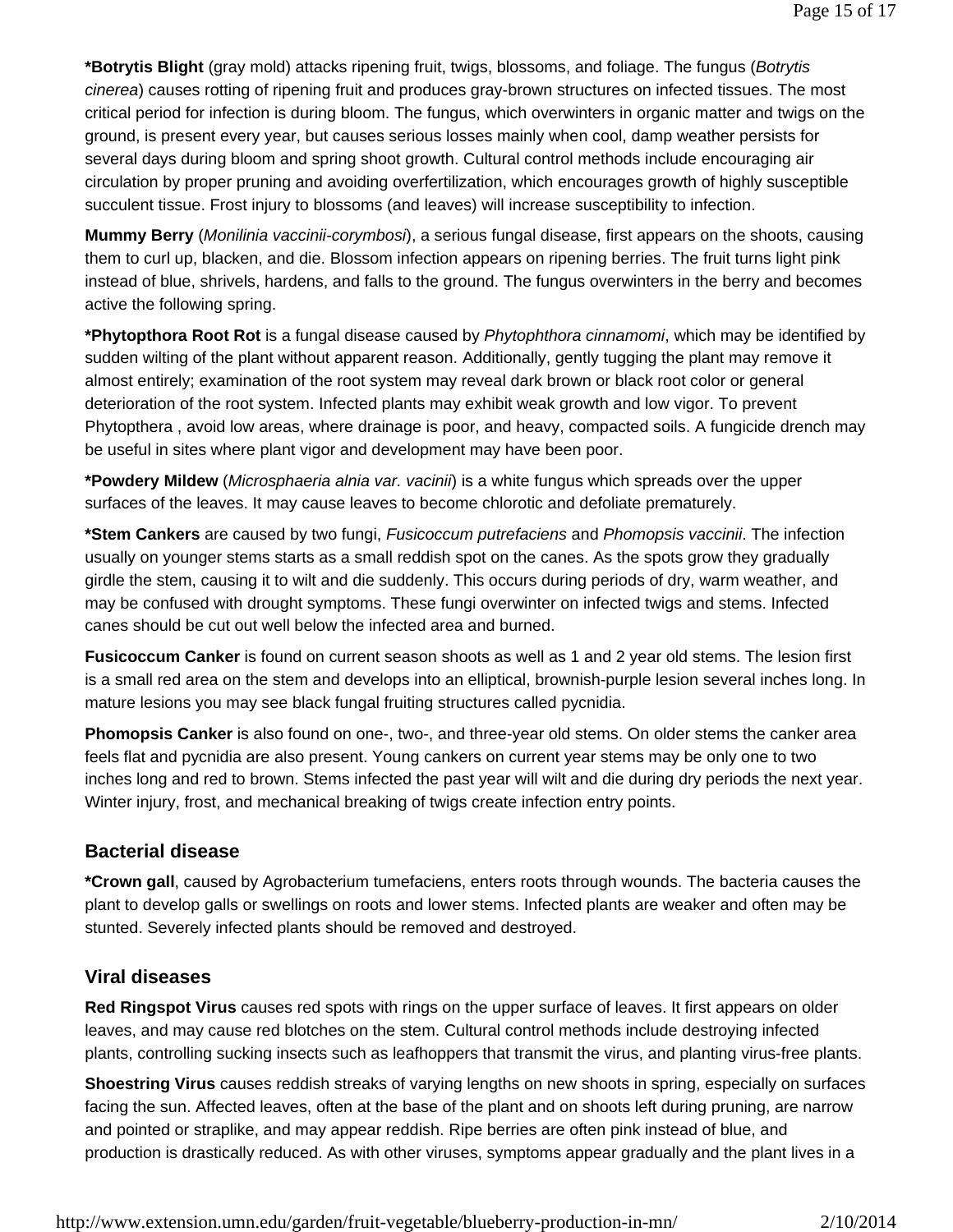state of reduced vigor for several years. Cultural control methods include removing and burning infected plants, controlling aphids that transmit the virus, and planting virus-free plants.

**Stunt Virus** causes yellowing of leaf margins and areas between lateral veins and development of smaller, cupped leaves. Often there is a proliferation of lateral shoots on infected branches. Diseased plants will live for many years, gradually declining in vigor. Cultural control methods are the same as for red ringspot virus.

### **Insects**

**Blueberry Blossom Weevil** chews on the developing blossoms, causing them to turn purple, remain unopened, and drop. It may also feed on the leaves. Cultural control includes clean cultivation of the blueberry field and surrounding areas where the weevil may overwinter.

**\*Blueberry Leafminer** is both a leafminer and leafroller. It forms a triangular tent and feeds within it. Blueberries can sustain high populations of these insects before production is reduced.

**\*Blueberry Maggot** is probably the most serious insect pest of cultivated blueberries. The eggs are laid under the skin of the berry, and the maggot stays in the ripe berry. Clean harvest and prompt picking aid in its control, as immature insects are removed from the field in the harvested fruit.

**Blueberry Stem Borer** feeds on the inside of the cane and induces wilting of the tip. It can be controlled by cutting off wilted tips below evidence of insect work.

**Cherry Fruitworm** feeds on the developing berries. Prune out dead twigs, where these insects overwinter, and use clean cultivation to help control this pest.

**Cranberry Fruitworm** feeds on the developing berries. The larvae spin webs around the berry cluster. Clean cultivation aids in its control.

**\*Cranberry Rootworms** are only a problem in fields not thoroughly prepared before planting. Fields should lie fallow at least one year between blueberry plantings, with repeated disking in hot weather to destroy all roots. If wood chips used for mulch contain root chips, there is a chance that cranberry rootworm could be introduced on the mulch.

**\*Oblique-banded Leafroller** can move from apple to blueberry where the larvae form a characteristically webbed leaf. Although damage can occur as severe defoliation, especially on 'Northsky' or 'Northcountry,' it is rarely severe enough to warrant chemical control.

**\*Plum Curculio** feeds on both leaves and blossoms, and later on berries. It is most troublesome in poorly cultivated and mulched fields. Clean cultivation can provide good control.

**\*White grubs** may be a problem in the first two or three years after planting, if a blueberry field is established in sod.

About the authors: Doug Foulk, research associate, University of Minnesota; Emily Hoover, extension horticulturist, University of Minnesota; Jim Luby, horticulturist and plant breeder, University of Minnesota; Teryl Roper, associate professor of horticulture, University of Wisconsin; Carl Rosen, extension soil scientist, University of Minnesota; Ward Stienstra, former extension plant pathologist, University of Minnesota; David Wildung, horticulturist, North Central Research and Outreach Center, University of Minnesota; Jerry Wright, extension engineer, West Central Research and Outreach Center, University of Minnesota.

#### WW-02241

Copyright © 2013 Regents of the University of Minnesota. All rights reserved.